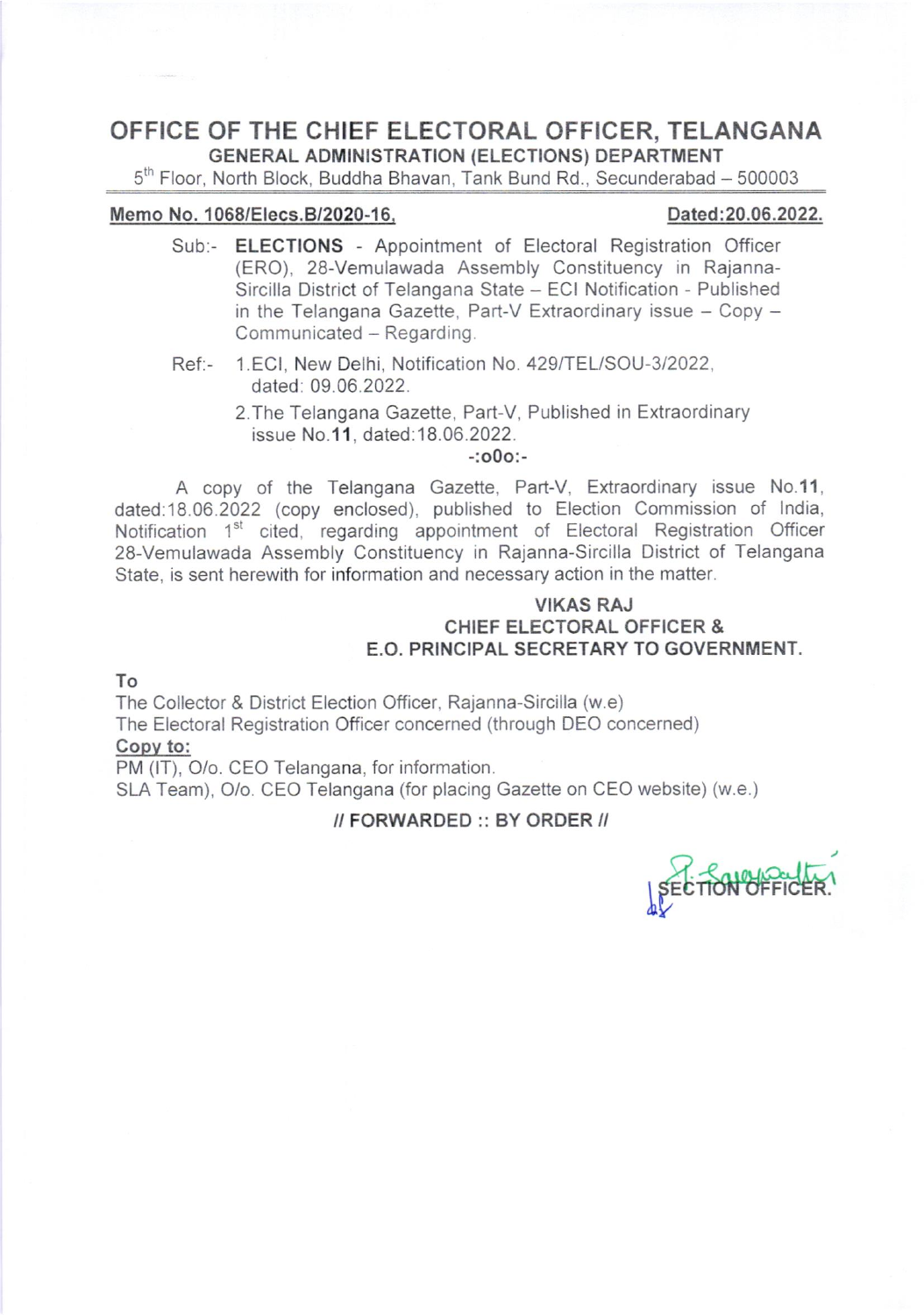R.N.I. No. TELMUL/2016/73158. HSE No. 1051/2020-2022.

[ Price : ₹. 5-00





# తెలంగాణ రాజ పత్రము

# THE TELANGANA GAZETTE **PART-V EXTRAORDINARY**

### **PUBLISHED BY AUTHORITY**

No. 11 ]

HYDERABAD, SATURDAY, JUNE 18, 2022.

STATUTORY NOTIFICATIONS OF THE ELECTION COMMISSION OF **INDIA AND OTHER ELECTION NOTIFICATIONS** 

## **NOTIFICATIONS BY GOVERNMENT**

### OFFICE OF THE CHIEF ELECTORAL OFFICER, TELANGANA

### **GENERAL ADMINISTRATION DEPARTMENT**

### (*ELECTIONS*)

APPOINTMENT OF ELECTORAL REGISTRATION OFFICERS (ERO) IN 28-VEMULAWADA ASSEMBLY CONSTITUENCY OF TELANGANA STATE.

> [Memo.No.1068/Elecs.B/2020-14, Office of the Chief Electoral Officer, Telangana, General Administration Department (Elections), Dated: 17th June, 2022.]

The following Notification of the Election Commission of India Nirvachan Sadan, Ashoka Road, New Delhi -110001, Dated: 9th June, 2022, 19 Jyaistha, 1944 (Saka) is published:-

#### **NOTIFICATION**

No. 429/TEL/SOU-3/2022: In exercise of the powers conferred by sub-section (1) of Section 13B of the Representation of the People Act, 1950 (43 of 1950), the Election Commission of India, in consultation with the State Government of Telangana, hereby directs that the following amendments shall be made in its Notification No. 429/ECI/TERR/SOU3-TEL/2017, dated 7<sup>th</sup> February, 2017, as amended from time to time, relating to the appointment of the Electoral Registration Officer of the Assembly Constituency in the State of Telangana, namely:-

For the existing entry in Column  $(2)$  of the table appended to the said notification, in respect of the following Assembly Constituency shown in Column (1) of the said table, the entry shown in Column (2) below shall be substituted:-